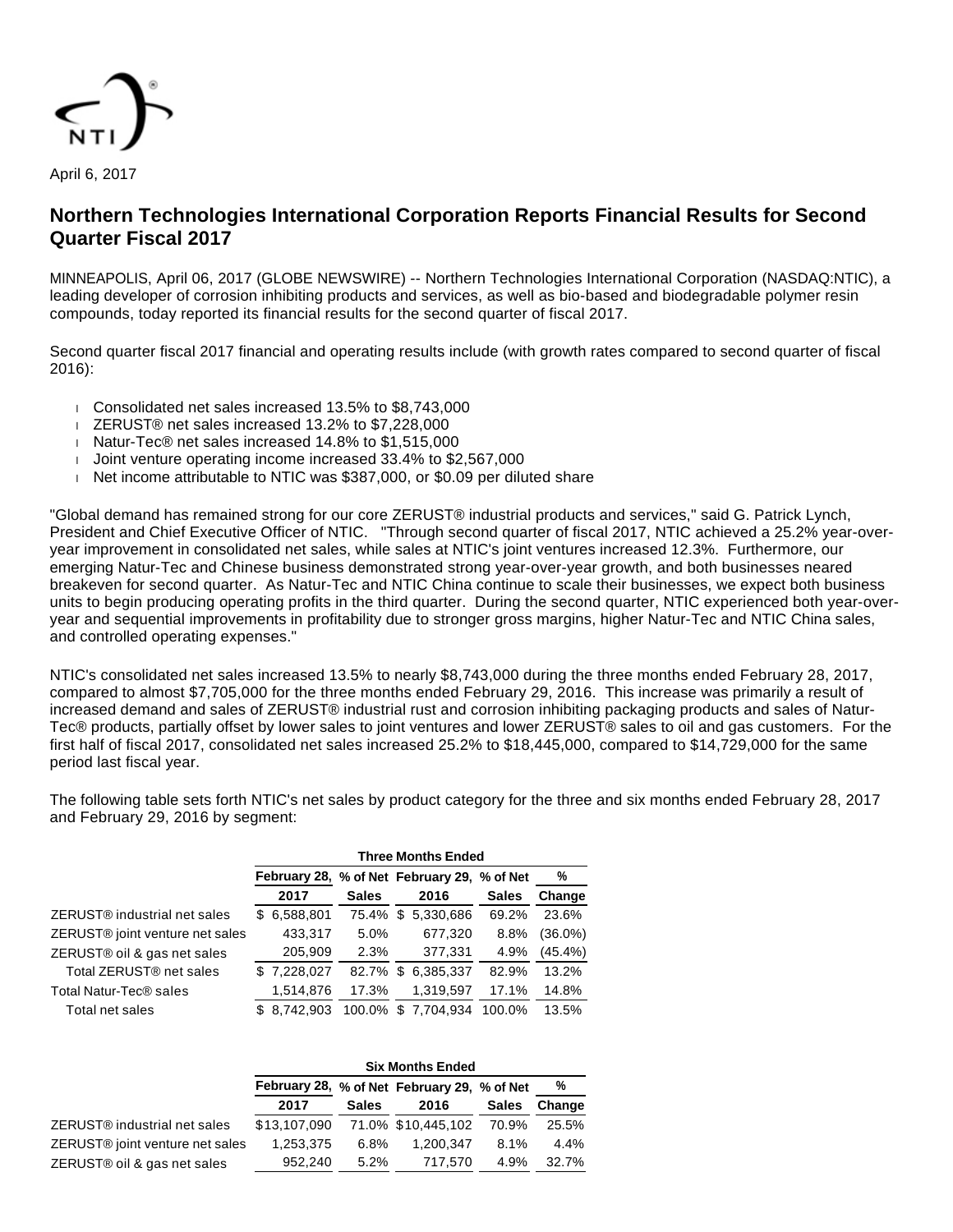| Total ZERUST® net sales |  | \$15.312.705 83.0% \$12.363.019 83.9%   | 23.9% |
|-------------------------|--|-----------------------------------------|-------|
| Total Natur-Tec® sales  |  | 3,132,221 17.0% 2,366,352 16.1% 32.4%   |       |
| Total net sales         |  | \$18,444,926 100.0% \$14,729,371 100.0% | 25.2% |

NTIC anticipates that sales of ZERUST® products and services into the oil and gas industry will continue to remain subject to significant volatility from quarter to quarter as sales are recognized.

NTIC's joint venture operating income increased 33.4% to \$2,567,000 during the three months ended February 28, 2017, compared to joint venture operating income of \$1,924,000 during the three months ended February 29, 2016. This increase was attributable to a corresponding increase in total net sales of the joint ventures as fees for services provided to joint ventures are primarily a function of the net sales of NTIC's joint ventures, which were \$22,963,000 during the three months ended February 28, 2017, compared to \$20,129,000 for the three months ended February 29, 2016. Year-to-date, NTIC's joint venture operating income increased 17.4% to \$5,157,000, compared to joint venture operating income of \$4,392,000 during the six months ended February 29, 2016. Net sales of NTIC's joint ventures increased 12.3% to \$47,163,000 during the six months ended February 28, 2017, compared to \$42,000,000 for the six months ended February 29, 2016.

Operating expenses, as a percent of net sales, for the second quarter of fiscal 2017 were 55.3%, compared to 57.1% for the same period last fiscal year. This reduction was primarily due to higher net sales, stable general and administrative expenses, and lower research and development expenses, partially offset by higher selling expenses. Year-to-date, operating expenses, as a percent of net sales, were 54.1%, compared to 61.8% for the same period last fiscal year.

NTIC's general and administrative expenses increased due to an increase in legal expenses in North America related to the litigation against Cortec Corporation. NTIC incurred legal expenses of \$477,000, compared to \$221,000 during the six months ended February 29, 2016, which adversely affected net income attributable to NTIC by approximately \$0.10 per diluted share during the six months ended February 28, 2017, compared to approximately \$0.05 per diluted share during the six months ended February 29, 2016.

NTIC reported net income attributable to NTIC for the second quarter of fiscal 2017 of \$387,000, or \$0.09 per diluted share, compared to a net loss attributable to NTIC of \$(108,000), or \$(0.02) per share for the same period last fiscal year. For the first half of fiscal 2017, the company reported net income attributable to NTIC of \$685,000, or \$0.15 per diluted share, compared to a net loss attributable to NTIC of \$(342,000), or \$(0.08) per share for the same period last fiscal year.

NTIC's balance sheet remains strong, with no debt, and working capital of \$15,365,000 at February 28, 2017, including \$3,049,000 in cash and cash equivalents and \$748,000 in available for sale securities, compared to \$16,948,000 at August 31, 2016, including \$3,395,000 in cash and cash equivalents and \$2,244,000 in available for sale securities. During the first week of the third quarter of fiscal 2017, NTIC received a dividend payment from certain joint ventures of \$4,500,000.

Mr. Lynch added, "Our second quarter results demonstrate the solid foundation of our business plan, which includes increasing ZERUST®'s global market share, while expanding into new large and growing market segments. Based on the high number of new requests for proposals and implementation planning meetings, we expect to see an increase in oil and gas purchase orders and installations in calendar year 2017. Oil and gas sales have taken longer than expected to develop, but the continued increase in interest we are seeing from an expanding number of countries leaves us confident in the long-term growth potential of this market. Net sales and profitability in both North America and at our joint ventures have traditionally increased in the second half of our fiscal year compared to the first half, and we expect this trend to continue in fiscal 2017 as well."

### **Outlook**

For the fiscal year ending August 31, 2017, NTIC is maintaining its annual financial guidance and expects its net sales to range between \$37.5 million and \$39.0 million, and its net income attributable to NTIC to range between \$3.4 million to \$3.9 million, or between \$0.75 and \$0.85 per diluted share.

These estimates are subject to significant risks and uncertainties, including without limitation to risks and uncertainties relating to NTIC's Chinese operations, its ongoing litigation against its former Chinese joint venture partner, its options related to the recent dismissal of its litigation against Cortec Corporation, and other risks and uncertainties.

## **Conference Call and Webcast**

NTIC will host a conference call today at 8:00 a.m. Central Time to review its results of operations for the second quarter of fiscal 2017 and its future outlook, followed by a question and answer session. The conference call will be available to [interested parties through a](https://www.globenewswire.com/Tracker?data=mWyWdHe6q57SwArb-J0ZX5n81xWqnCNvc3MUUScELu-gd7-hMHZlPMJZO6TIWLJr13dEHJ-P2HEne9rSO7FnsdEHOGhFbI-6XslFlYQJj7r8Uwbc7NZ1UhHsZKZ7t4Yh) live audio webcast available through NTIC's website at [www.ntic.com](https://www.globenewswire.com/Tracker?data=lUALeD7W4Nzli6g51q7VUlrBE474uMLdYnrQ8VPi1JUnR03mlGOVAd_8jSA5OmwJKaEBhu5hZEpQWH5pUf1YSA==) or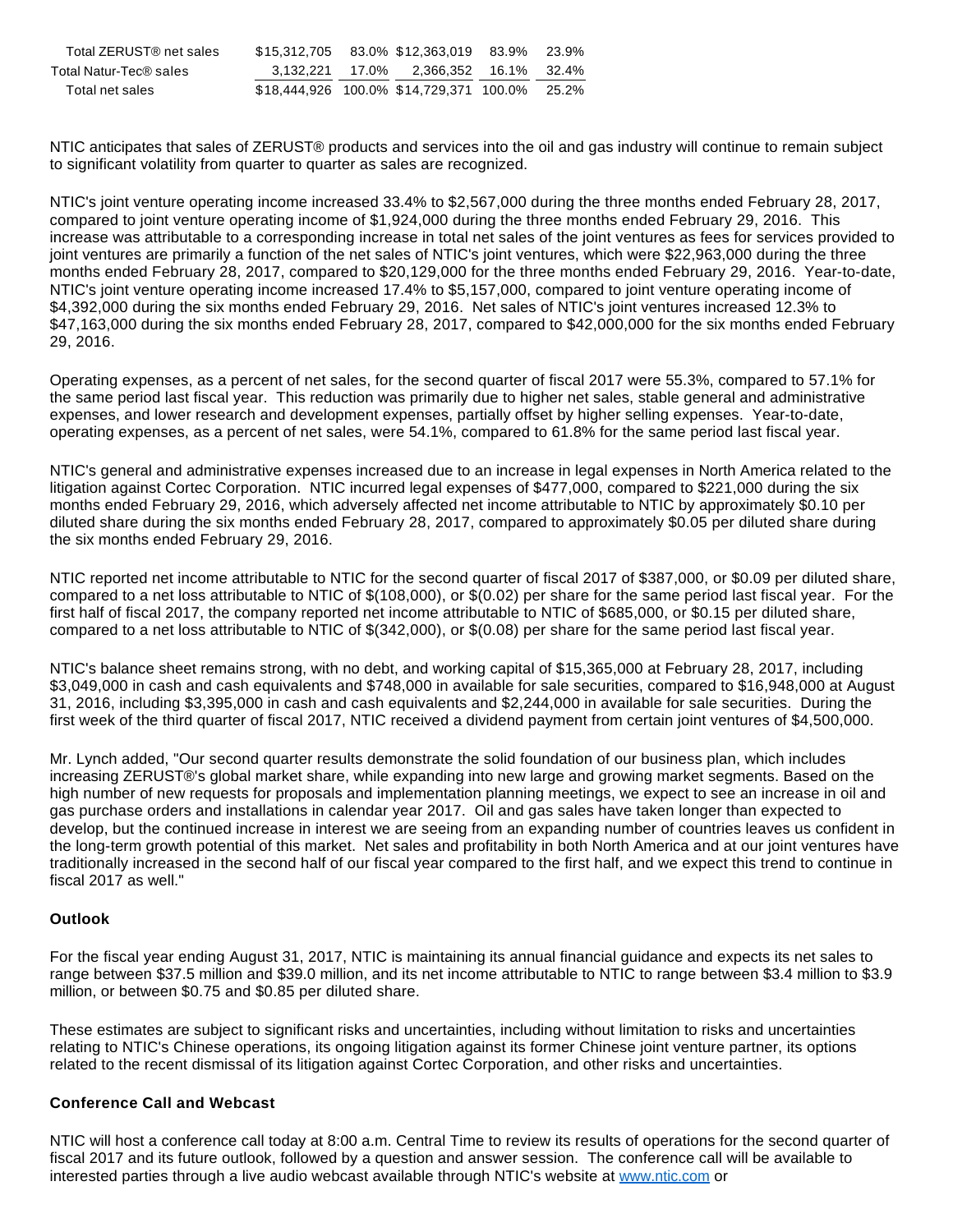[http://ir.ntic.com/events.cfm](https://www.globenewswire.com/Tracker?data=mWyWdHe6q57SwArb-J0ZX5n81xWqnCNvc3MUUScELu-gd7-hMHZlPMJZO6TIWLJr13dEHJ-P2HEne9rSO7FnsdEHOGhFbI-6XslFlYQJj7r8Uwbc7NZ1UhHsZKZ7t4Yh) where the webcast will be archived and accessible for at least 12 months. The dial-in number for the conference call is (877) 670-9779 and the confirmation code is 92678256.

## **About Northern Technologies International Corporation**

Northern Technologies International Corporation develops and markets proprietary environmentally beneficial products and services in over 60 countries either directly or via a network of subsidiaries, joint ventures, independent distributors and agents. NTIC's primary business is corrosion prevention marketed primarily under the ZERUST® brand. NTIC has been selling its proprietary ZERUST® rust and corrosion inhibiting products and services to the automotive, electronics, electrical, mechanical, military and retail consumer markets, for over 40 years, and in recent years has targeted and expanded into the oil and gas industry. NTIC offers worldwide on-site technical consulting for rust and corrosion prevention issues. NTIC's technical service consultants work directly with the end users of NTIC's products to analyze their specific needs and develop systems to meet their technical requirements. NTIC also markets and sells a portfolio of bio-based and biodegradable polymer resins and finished products marketed under the Natur-Tec® brand.

## **Forward-Looking Statements**

Statements contained in this press release that are not historical information are forward-looking statements as defined within the Private Securities Litigation Reform Act of 1995. Such statements include NTIC's expectations regarding its financial guidance for fiscal 2017, its expectations regarding the future success of its business model, the profitability of Natur-Tec® and NTIC China and the success of its oil and gas business, NTIC's expectations regarding net sales and profitability in North America and at its joint ventures during the second half of fiscal 2017, and other statements that can be identified by words such as "believes," "continues," "expects," "anticipates," "intends," "potential," "outlook," "will," "may," "would," "should," "guidance" or words of similar meaning, the use of future dates and any other statements that are not historical facts. Such forward-looking statements are based upon the current beliefs and expectations of NTIC's management and are inherently subject to risks and uncertainties that could cause actual results to differ materially from those projected or implied. Such potential risks and uncertainties include, but are not limited to, in no particular order: the effect on NTIC's business and operating results of the termination of NTIC's joint venture relationship in China and sale of products and services in China through NTIC China; the ability of NTIC China to achieve significant sales; costs and expenses incurred by NTIC in connection with its ongoing litigation against its former Chinese joint venture partner and its options related to the recent dismissal of its litigation against Cortec Corporation; NTIC's dependence on the success of its joint ventures and fees and dividend distributions that NTIC receives from them; NTIC's relationships with its joint ventures and its ability to maintain those relationships; NTIC's dependence on its joint venture in Germany in particular due to its significance and the effect of a termination of this or NTIC's other joint ventures on NTIC's business and operating results; risks related to the impending exit of the United Kingdom from the European Union and the European sovereign debt crisis, economic slowdown and political unrest; risks associated with NTIC's international operations; exposure to fluctuations in foreign currency exchange rates, including in particular the Euro compared to the U.S. dollar; the health of the U.S. and worldwide economies, including in particular the U.S. automotive industry; the level of growth in NTIC's markets; NTIC's investments in research and development efforts; acceptance of existing and new products; timing of NTIC's receipt of purchase orders under supply contracts; variability in sales to customers in the oil and gas industry and the effect on NTIC's quarterly financial results; increased competition; the costs and effects of complying with changes in tax, fiscal, government and other regulatory policies, including rules relating to environmental, health and safety matters; pending and potential litigation; and NTIC's reliance on its intellectual property rights and the absence of infringement of the intellectual property rights of others. More detailed information on these and additional factors which could affect NTIC's operating and financial results is described in NTIC's filings with the Securities and Exchange Commission, including its most recent annual report on Form 10-K for the fiscal year ended August 31, 2016 filed by NTIC with the SEC on November 22, 2016 and its most recent quarterly report on Form 10-Q for the quarter ended November 30, 2016 filed by NTIC with the SEC on January 17, 2017. NTIC urges all interested parties to read these reports to gain a better understanding of the many business and other risks that the company faces. Additionally, NTIC undertakes no obligation to publicly release the results of any revisions to these forward-looking statements, which may be made to reflect events or circumstances occurring after the date hereof or to reflect the occurrence of unanticipated events.

#### **NORTHERN TECHNOLOGIES INTERNATIONAL CORPORATION AND SUBSIDIARIES CONSOLIDATED BALANCE SHEETS AS OF FEBRUARY 28, 2017 (UNAUDITED) AND AUGUST 31, 2016 (AUDITED)**

|                               |     | February 28, 2017 August 31, 2016 |      |           |
|-------------------------------|-----|-----------------------------------|------|-----------|
| <b>ASSETS</b>                 |     |                                   |      |           |
| <b>CURRENT ASSETS:</b>        |     |                                   |      |           |
| Cash and cash equivalents     | \$. | 3.048.948                         | - \$ | 3.395.274 |
| Available for sale securities |     | 748.254                           |      | 2.243.864 |
| Receivables:                  |     |                                   |      |           |

Trade excluding joint ventures, less allowance for doubtful accounts of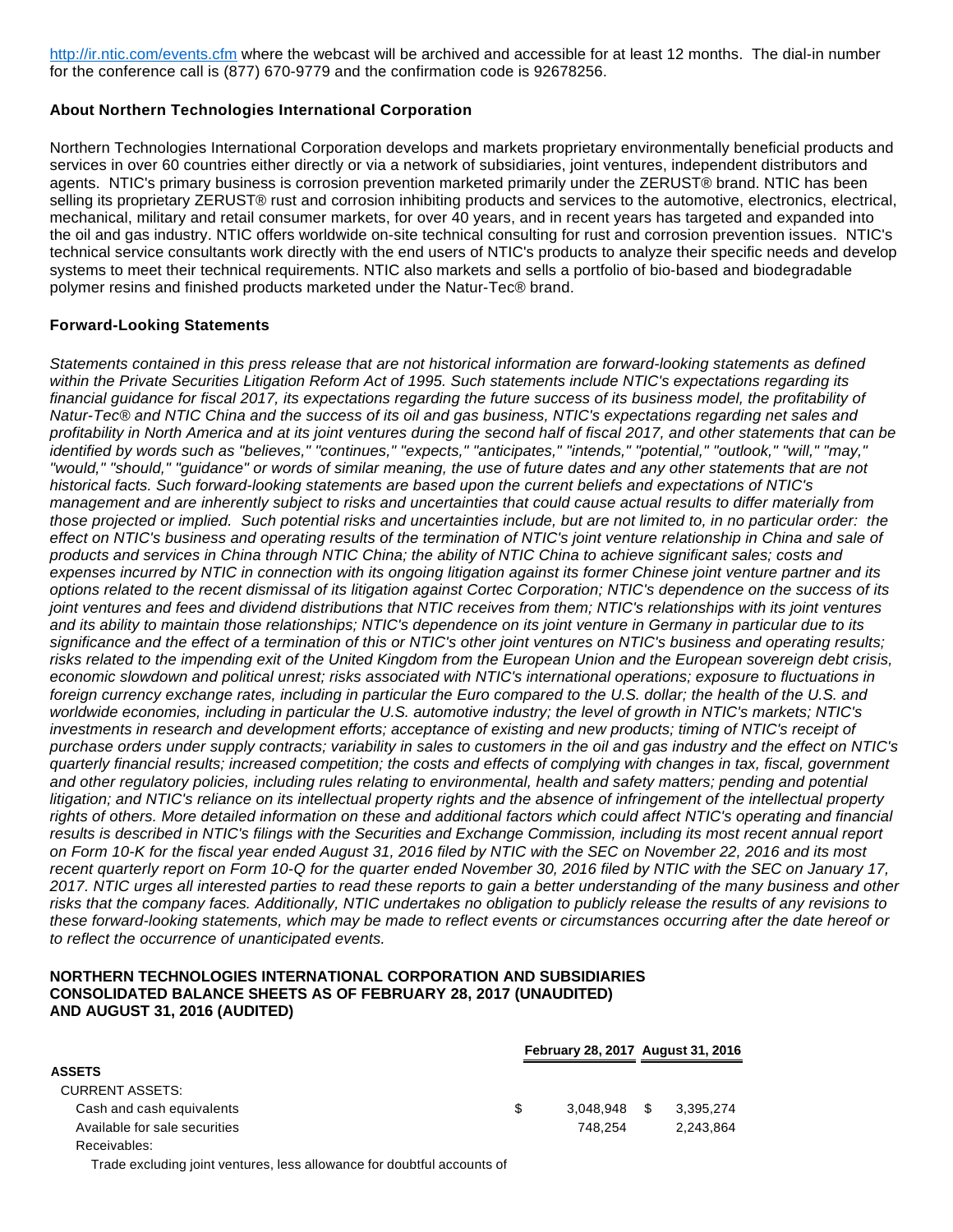| \$40,000 at February 28, 2017 and August 31, 2016                                       | 5,916,486        | 4,755,320        |
|-----------------------------------------------------------------------------------------|------------------|------------------|
| Trade joint ventures                                                                    | 462,582          | 791,903          |
| Fees for services provided to joint ventures                                            | 1,242,569        | 1,406,587        |
| Income taxes                                                                            | 240,534          | 215,905          |
| Inventories                                                                             | 8,052,207        | 7,711,287        |
| Prepaid expenses                                                                        | 614,735          | 422,031          |
| Total current assets                                                                    | 20,326,315       | 20,942,171       |
| PROPERTY AND EQUIPMENT, NET                                                             | 7,485,197        | 7,275,872        |
| <b>OTHER ASSETS:</b>                                                                    |                  |                  |
| Investments in joint ventures                                                           | 21,059,113       | 19,840,774       |
| Deferred income taxes                                                                   | 1,614,229        | 1,639,762        |
| Patents and trademarks, net                                                             | 1,305,039        | 1,278,597        |
| Other                                                                                   |                  | 92,874           |
| <b>Total other assets</b>                                                               | 23,978,381       | 22,852,007       |
| <b>Total assets</b>                                                                     | \$<br>51,789,893 | \$<br>51,070,050 |
| <b>LIABILITIES AND EQUITY</b>                                                           |                  |                  |
| <b>CURRENT LIABILITIES:</b>                                                             |                  |                  |
| Accounts payable                                                                        | \$<br>3,565,903  | \$<br>2,753,903  |
| Accrued liabilities:                                                                    |                  |                  |
| Payroll and related benefits                                                            | 708,411          | 938,363          |
| Other                                                                                   | 687,164          | 301,836          |
| <b>Total current liabilities</b>                                                        | 4,961,478        | 3,994,102        |
| <b>COMMITMENTS AND CONTINGENCIES</b>                                                    |                  |                  |
| EQUITY:                                                                                 |                  |                  |
| Preferred stock, no par value; authorized 10,000 shares; none issued and<br>outstanding |                  |                  |
| Common stock, \$0.02 par value per share; authorized 10,000,000                         |                  |                  |
| shares; issued and outstanding 4,524,970 and 4,533,416, respectively                    | 90,499           | 90,668           |
| Additional paid-in capital                                                              | 13,879,361       | 13,798,567       |
| Retained earnings                                                                       | 34,339,958       | 33,655,357       |
| Accumulated other comprehensive loss                                                    | (4,015,577)      | (3,009,617)      |
| Stockholders' equity                                                                    | 44,294,241       | 44,534,975       |
| Non-controlling interest                                                                | 2,534,174        | 2,540,973        |
| <b>Total equity</b>                                                                     | 46,828,415       | 47,075,948       |
| Total liabilities and equity                                                            | \$<br>51,789,893 | \$<br>51,070,050 |

### **NORTHERN TECHNOLOGIES INTERNATIONAL CORPORATION AND SUBSIDIARIES CONSOLIDATED STATEMENTS OF OPERATIONS (UNAUDITED) FOR THE THREE AND SIX MONTHS ENDED FEBRUARY 28, 2017 AND FEBRUARY 29, 2016**

|                                     | <b>Three Months Ended</b> |    |           |    | <b>Six Months Ended</b>                                                 |    |            |  |
|-------------------------------------|---------------------------|----|-----------|----|-------------------------------------------------------------------------|----|------------|--|
|                                     |                           |    |           |    | February 28, 2017 February 29, 2016 February 28, 2017 February 29, 2016 |    |            |  |
| <b>NET SALES:</b>                   |                           |    |           |    |                                                                         |    |            |  |
| Net sales, excluding joint ventures | \$<br>8,309,586           | \$ | 7.027.614 | \$ | 17.191.551                                                              | \$ | 13,529,024 |  |
| Net sales, to joint ventures        | 433,317                   |    | 677,320   |    | 1,253,375                                                               |    | 1,200,347  |  |
| Total net sales                     | 8,742,903                 |    | 7,704,934 |    | 18.444.926                                                              |    | 14,729,371 |  |
| Cost of goods sold                  | 5,870,186                 |    | 5,268,224 |    | 12,482,952                                                              |    | 10,143,647 |  |
| Gross profit                        | 2,872,717                 |    | 2,436,710 |    | 5,961,974                                                               |    | 4,585,724  |  |
| JOINT VENTURE OPERATIONS:           |                           |    |           |    |                                                                         |    |            |  |
| Equity in income of joint ventures  | 1,383,139                 |    | 952.667   |    | 2,657,143                                                               |    | 1.936.420  |  |